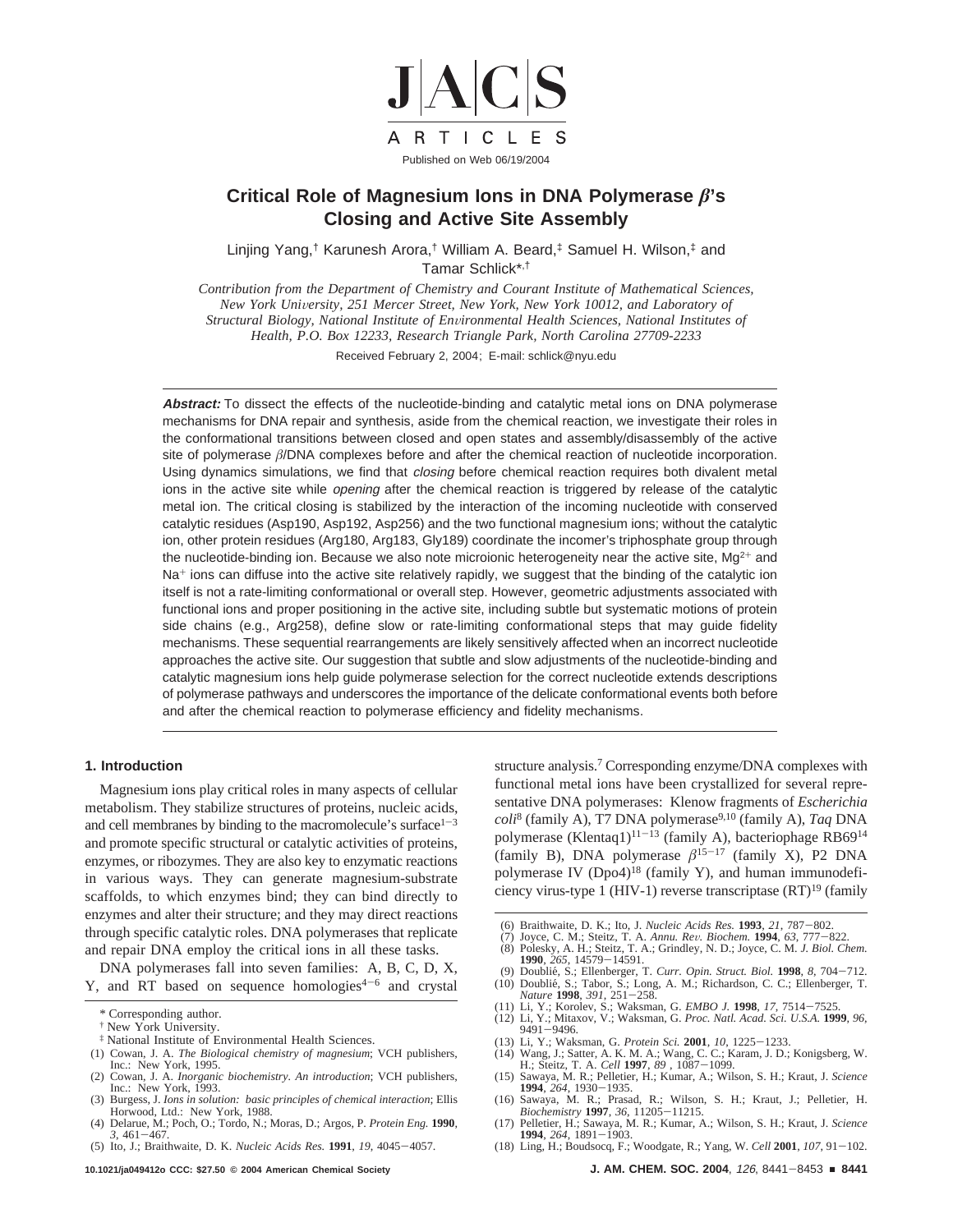

Figure 1. A general pathway for nucleotide incorporation by DNA polymerases is thought to apply to DNA polymerases with distinct open and closed states; crystallographic (a) closed and (b) open conformations of polymerase  $\beta$ /DNA complex along the pathway are used for illustration. E, dNTP, and PP<sub>i</sub> refer to DNA polymerase, 2′-deoxyribonucleoside 5′-triphosphate, and pyrophosphate, respectively. DNA*<sup>n</sup>* and DNA*n*+<sup>1</sup> represent the DNA before and after the nucleotide incorporation to the DNA primer 3'-terminus. Red and green distinguish the crystal closed and open states of polymerase/DNA complexes, respectively. The highlighted pink and yellow arcs represent polymerase  $\beta$ 's conformational closing (before the chemical reaction) and opening (after the chemical reaction) motions, respectively, which we investigate here. See text for detailed description of the polymerase catalytic cycle. (c) Active-site coordination of the nucleotide-binding (label A) and catalytic (label B)  $Mg^{2+}$  in the closed ternary pol  $\beta$ /DNA/dCTP complex. In part c, the nucleotidebinding Mg<sup>2+</sup> coordinates the α-, β-, and γ-phosphate oxygens from dCTP, Asp190, Asp192, and one water molecule; and, the catalytic Mg<sup>2+</sup> coordinates the  $\alpha$ -phosphate oxygen from dCTP, primer P10:O3', Asp190, Asp192, Asp256, and one water molecule.

RT). Although sequence similarity across families of DNA polymerases is low, common is a two-metal-ion (usually  $Mg^{2+}$ ) coordination with a few conserved acidic residues (e.g., two highly conserved carboxylate-containing residues such as aspartates and possibly an additional residue like aspartate or glutamate) in the enzyme active site. $4,14$  This conservation of the metal-binding site in highly divergent DNA polymerases underscores the importance of the metal ions in assisting nucleotide polymerization.

Experimental kinetic analyses for several high or mediumfidelity DNA polymerases (*E. coli* DNA polymerase I Klenow fragment,<sup>20,21</sup> T7 DNA polymerase,<sup>22</sup> HIV-1 reverse transcriptase,<sup>23</sup> T4 DNA polymerase,<sup>24</sup> and DNA polymerase  $\beta^{25-27}$ )

- (20) Kuchta, R. D.; Benkovic, P.; Benkovic, S. J. *Biochemistry* **<sup>1988</sup>**, *<sup>27</sup>*, 6716- 6725.
- (21) Dahlberg, M. E.; Benkovic, S. J. *Biochemistry* **1991**, *30*, 4835-4843.
- (22) Patel, S. S.; Wong, I.; Johnson, K. A. *Biochemistry* **1991**, *30*, 511-525. (23) Kati, W. M.; Johnson, K. A.; Jerva, L. F.; Anderson, K. S. *J. Biol. Chem.* **1992**, *267*, 25988-25997.
- (24) Frey, M. W.; Sowers, L. C.; Millar, D. P.; Benkovic, S. J. *Biochemistry.* **1995**, *34*, 9185-9192.

have suggested rate-limiting conformational changes in polymerases both before and after the chemical reaction of nucleotide incorporation in DNA synthesis. Combined with the available crystallographic open and closed structures of several polymerases complexed with primer/template duplex DNA and/or incoming nucleotide,  $9-17,19$  a general pathway for nucleotide insertion by DNA polymerases has been delineated, as sketched in Figure 1. Namely, a DNA polymerase binds DNA to form a binary complex in an open state, which further binds a correct 2′-deoxyribonucleoside 5′-triphosphate (dNTP) to form an open ternary complex (step 1). This open complex undergoes a conformational transition to generate a closed ternary complex (step 2), in which the chemical reaction of incorporating dNTP to the primer 3′-terminus (step 3) occurs. Following the chemical reaction, the product complex undergoes a second conformational change from a closed to an open state (step 4) prior to

<sup>(19)</sup> Huang, H.; Chopra, R.; Verdine, G. L.; Harrison, S. C. *Science* **1998**, *282*, 1669-1675.

<sup>(25)</sup> Werneburg, B. G.; Ahn, J.; Zhong, X.; Hondal, R. J.; Kraynov, V. S.; Tsai, M.-D. *Biochemistry* **1996**, *35* , 7041-7050.

<sup>(26)</sup> Zhong, X.; Patel, S. S.; Werneburg, B. G.; Tsai, M.-D. *Biochemistry* **<sup>1997</sup>**, *<sup>36</sup>*, 11891-11900.

<sup>(27)</sup> Vande Berg, B. J.; Beard, W. A.; Wilson, S. H. *J. Biol. Chem.* **2001**, *276*, 3408-3416.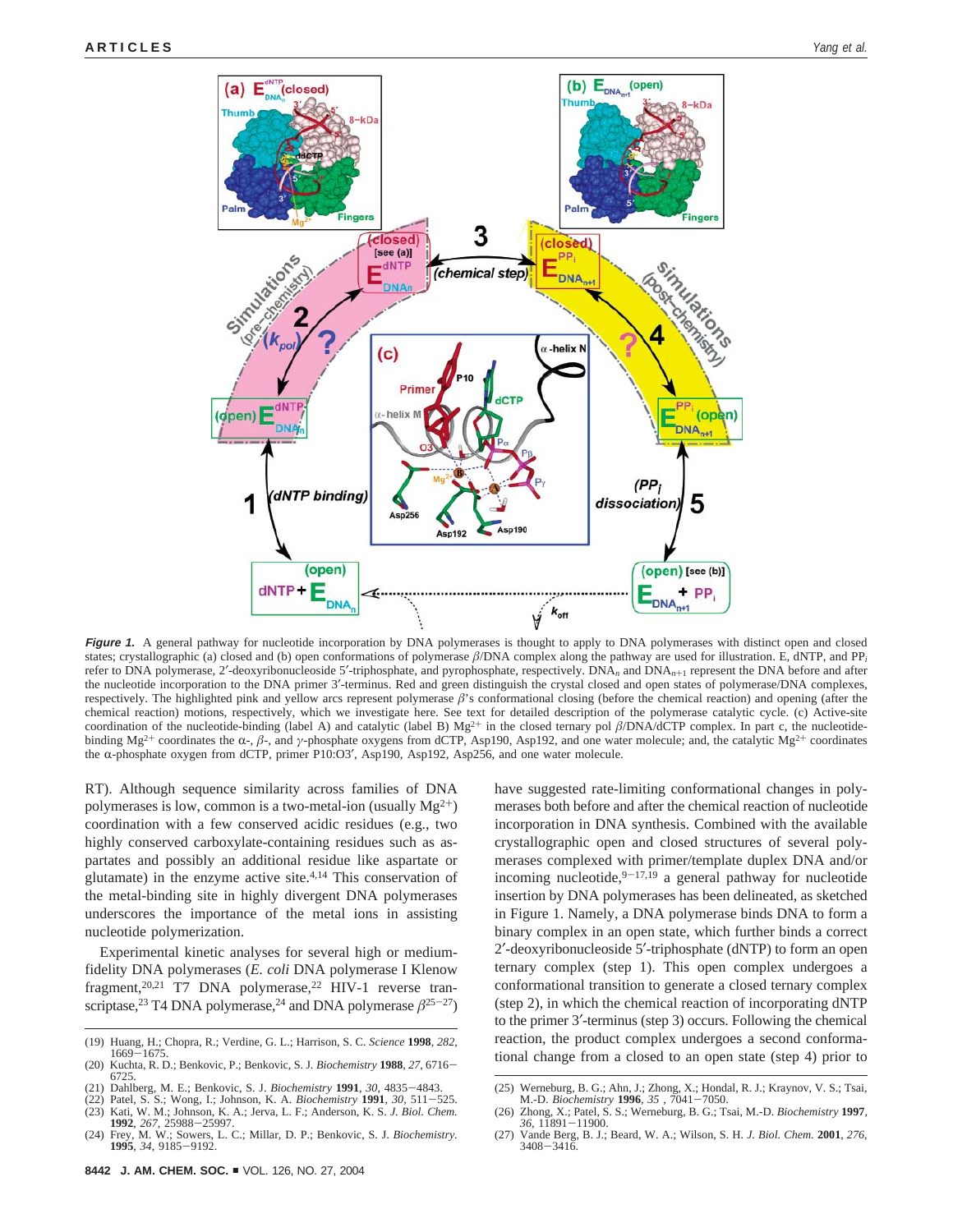release of the product pyrophosphate (PP*i*) (step 5). Such conformational alterations between closed and open states help maintain DNA polymerase fidelity, choosing the correct incoming nucleotide via an "induced-fit" mechanism.16,28-<sup>31</sup>

Many DNA polymerases are known to incorporate nucleotides to the DNA primer strand through a "two-metal-ion" mechanism32 in a closed state. The nucleotide-binding ion coordinates the  $\alpha$ -,  $\beta$ -, and *γ*-phosphate oxygens of the incoming dNTP; the catalytic ion coordinates both the  $\alpha$ -phosphate of dNTP and the 3′-O of the primer strand (Figure 1c). Coordination of the catalytic ion to the primer 3′-O facilitates the chemical reaction, in-line nucleophilic attack of 3'-OH on dNTP's  $P_{\alpha}$ . The position and geometry of  $P_\alpha$  are stabilized through interactions of the two nonbridging oxygens on  $P_\alpha$  (Pro-*S*<sub>p</sub> and Pro-*R*<sub>p</sub>) with protein residues and two functional metal ions in the active site.33

In some medium- or low-fidelity DNA polymerases such as pol  $\beta^{16}$  and Dpo4,<sup>18</sup> the P<sub>a</sub>'s Pro-S<sub>p</sub> oxygen does not contact any protein residues, but the Pro- $R_p$  oxygen coordinates one or both of the functional metal ions.<sup>33</sup> The nucleotide-binding metal ion assists the departure of the product pyrophosphate from the active site, and both ions help stabilize the structure of the expected pentacovalent transition state in the chemical reaction of nucleotide addition. This "two-metal-ion" functional mechanism has thus been implicated with assembling the catalytic groups, neutralizing the negative charges of the environment, stabilizing the active site structure, and catalyzing the nucleotide insertion. The roles of the metal ions in the catalytic chemical reaction have been studied by many experimentalists and theoreticians, including the leading groups of Warshel, Truhlar, Goodman, Karplus, and Gao.<sup>34–36</sup> In particular, the Warshel and Goodman groups recently reported pioneering work to delineate pathways in the chemical reaction of nucleotide insertion for T7 DNA polymerase and DNA polymerase  $\beta$ .<sup>34,37</sup> However, the complementary aspect regarding the distinctive role of each functional metal ion in regulating polymerase transitions between closed and open states (aside from the chemical reaction) and in polymerase fidelity remains uncertain and is the subject of this work. Here we separately examine by dynamics simulations the effects of the nucleotide-binding  $Mg^{2+}$ and the catalytic Mg<sup>2+</sup> on DNA polymerase  $\beta$  (pol  $\beta$ ) conformational changes between closed and open states both before and after the chemical reaction of nucleotide incorporation to gain insights into polymerase efficiency and fidelity.

DNA polymerase  $\beta$  is an attractive model to study polymerase mechanisms in DNA synthesis due to its small size and a large amount of available experimental kinetic data25-27,38-<sup>40</sup> and

- (29) Wong, I.; Patel, S. S.; Johnson, K. A. *Biochemistry* **1991**, *30*, 526-537. (30) Echols, H.; Goodman, M. F. *Annu. Re*V*. Biochem.* **1991**, *60*, 477-511.
- (31) Beard, W. A.; Wilson, S. H. *Chem. Biol.* **1998**, *5*, R7-R13.
- (32) Steitz, T. A. *Curr. Opin. Struct. Biol.* **1993**, *3*, 31-38.
- (33) Beard, W. A.; Wilson, S. H. *Structure* **2003**, *11*, 489-496.
- (34) Floria´n, J.; Goodman, M. F.; Warshel, A. *J. Am. Chem. Soc.* **<sup>2003</sup>**, *<sup>125</sup>*, <sup>8163</sup>-8177.
- (35) Garcia-Viloca, M.; Gao, J.; Karplus, M.; Truhlar, D. G. *Science* **2003**, *303*, 186-194.
- (36) Warshel, A. Computer Modeling of Chemical Reactions in Enzymes and Solutions. John Wiley & Sons: New York, 1991.<br>(37) Florián, J.; Goodman, M. F.; Warshel, A. Biopolymers 2003, 68, 286–
- 299.
- (38) Ahn, J.; Werneburg, B. G.; Tsai, M.-D. *Biochemistry* **1997**, *36*, 1100- 1107.
- (39) Ahn, J.; Kraynov, V. S.; Zhong, X.; Werneburg, B. G.; Tsai, M.-D. *Biochem. J.* **1998**, *331*, 79-87.
- (40) Shah, A. M.; Li, S.-X.; Anderson, K. S.; Sweasy, J. B. *J. Biol. Chem.* **2001**, *276*, 10824-10831.

X-ray crystallographic structures at high-resolution.15-17,41 Pol  $\beta$ 's 335 residues define two domains: an N-terminal 8-kDa which exhibits deoxyribosephosphate lyase activity and a C-terminal 31-kDa which possesses nucleotidyl transfer activity.42 Most DNA polymerases share a handlike overall architecture.<sup>43</sup> Pol  $\beta$ 's 31-kDa domain resembles a left-hand with "thumb", "palm", and "fingers" subdomains. In the crystallographic *closed ternary* complex of pol  $\beta$ /DNA/ddCTP,<sup>16</sup> the nucleotide-binding and catalytic  $Mg^{2+}$  ions are both coordinated to the active site groups, as shown in Figure 1c. Both ions are missing in the crystallographic *open* gapped and nicked pol  $\beta$ /DNA complexes.<sup>16</sup> The polymerase catalytic cycle proceeds from an "open" gapped DNA binary complex to a "closed" ternary complex to an "open" nicked DNA binary complex. The "open" gapped complex before the chemical reaction and the "open" nicked complex after the chemical reaction are nearly superimposable except for some local side chains. For instance, Asp192 rotates toward Arg258 to form a salt bridge in the open gapped complex, while it does not in the open nicked complex.16 These crystallographic open and closed pol  $\beta$ /DNA complexes provide the structural basis for studying the effect of the functional Mg<sup>2+</sup> ions on pol  $\beta$ 's conformational closing and opening and thus pol  $\beta$  fidelity.

We separately examine behaviors of pol  $\beta$ /DNA complexes with one, two, or no magnesium ions in the active site before, as well as after, the nucleotide chemical incorporation using dynamics simulations over 10.5 ns. Certainly, our dynamics simulations performed even with the state-of-the-art CHARMM force field suffer from inherent limitations, such as force-field uncertainties, solvent approximations, limited sampling, and finite size effects. In particular, there are shortcomings of the current treatment of divalent ions: the short-range interactions involving divalent ions have a common artifact in force field which uses a sum of Lennard-Jones and electrostatic interactions to reproduce the experimental free energy of ion solvation.<sup>44-46</sup> Such interactions between ions and ligands may be understabilized and, thus, may result systematically in shorter ligand/ion distances compared to those in the crystallographic structures. Moreover, the short-range effects may affect fine details of the active site geometry and dynamics. Nonetheless, because our studies focus more on macroscopic long-range effects of the divalent ions (e.g., effects of active-site magnesium ions on thumb motions in pol  $\beta$ ), it is reasonable to assume that the short-range interactions will have a smaller influence on our main interpretations.

Our results indicate that pol  $\beta$ 's closing before the chemical reaction is hampered when one or both ions are not present and, similarly, that opening after the chemical reaction is slowed when both ions are present. Thus, pol  $\beta$ 's closing transition is stabilized by binding the magnesium-ion bound dNTP ("inducedfit" hypothesis) plus the catalytic  $Mg^{2+}$ . The concomitant interactions, between the dNTP's triphosphate group and protein

- (42) Beard, W. A.; Wilson, S. H. *Mutat. Res.* **2000**, *460*, 231-244. (43) Ollis, D. L.; Brick, P.; Hamlin, R.; Xuong, N. G.; Steitz, T. A. *Nature*
- **1985**, *313*, 762-766. (44) Brooks, B. R.; Bruccoleri, R. E.; Olafson, B. D.; States, D. J.; Swaminathan,
- 
- S.; Karplus, M. J. Comput. Chem. 1983, 4, 187–217.<br>(45) Stote, R. H.; Karplus, M. Proteins 1995, 23, 12–31.<br>(46) MacKerell, J. A. D. J. Phys. Chem. B 1997, 101, 646–650.

<sup>(28)</sup> Koshland, D. E. *Angew Chem., Int. Ed. Engl.* **1994**, *33*, 2375-2378.

<sup>(41)</sup> Krahn, J. M.; Beard, W. A.; Miller, H.; Grollman, A. P.; Wilson, S. H. *Structure* **2003**, *1*, 121-127.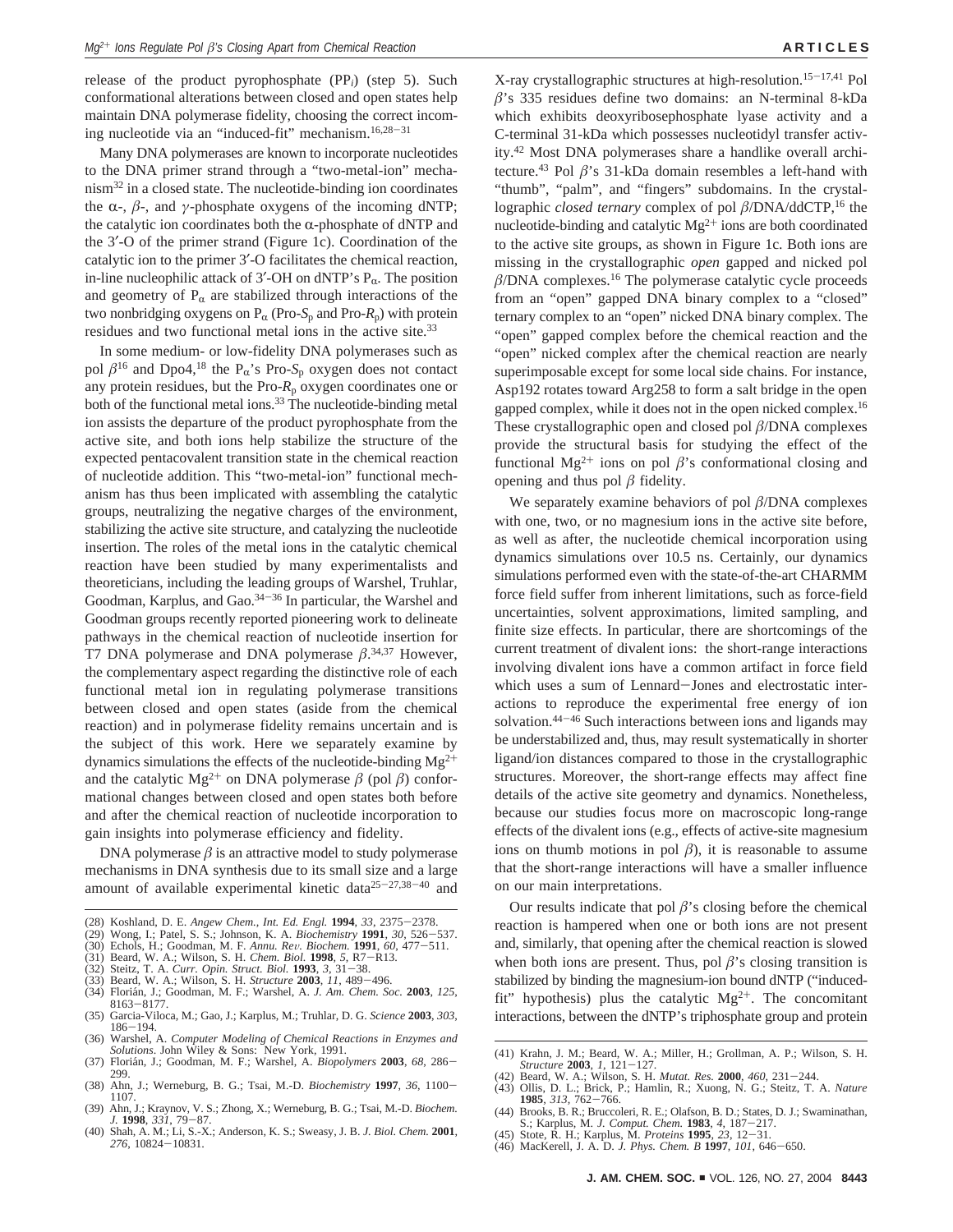residues Asp190, Asp192, Asp256, and Asp276, as well as with both  $Mg^{2+}$  ions, help stabilize the pol  $\beta$  in the closed conformation required for the chemical reaction. When only the nucleotide-binding ion is present, the dNTP's triphosphate group and protein residues Ser180, Arg183, and Gly189 can pull the dNTP away from the primer 3′-terminus, triggering an opening rather than closing as needed.

Furthermore, our observed microheterogeneity of ions at the active site after the chemical reaction, based on diffusion of a solution  $Na<sup>+</sup>$  counterion into the active site within 1 ns from 30 Å away and its coordination with Asp190, Asp192, and/or Asp256, and migration of a solution  $Mg^{2+}$  (along with its coordinated six water molecules) into the active site within 3 ns from 20 Å away, suggest that the binding of the catalytic metal ion to the polymerase active site is relatively fast and not rate-limiting. However, associated slow motions of side chains in the active site point to crucial geometric adjustments of catalytic groups including key protein residues, the incoming nucleotide, primer 3′-OH terminus, and both metal ions before the chemical reaction, after polymerase closing, as supervisors of the fidelity process.

Such slow local geometric adjustments will be crucially affected by binding an incorrect nucleotide, triggering dissociation. Our work thus extends current views of polymerase mechanisms by suggesting how the divalent ions regulate not only the chemical reaction itself but also its occurrence (via systematic preparation of the active site before the chemical reaction and its disassembly after the chemical reaction) through slow, subtle conformational changes that may guide fidelity mechanisms.

#### **2. Methods**

**2.1. Systems Setup.** Eight pol  $\beta$ /DNA complexes were constructed: four models before and four models after the chemical reaction of nucleotide incorporation, each case representing an intermediate structure between closed and open states, and each quadruplet involving a nucleotide-binding Mg<sup>2+</sup>, catalytic Mg<sup>2+</sup>, both Mg<sup>2+</sup> ions, or no Mg<sup>2+</sup>. The four initial models after the chemical reaction were constructed on the basis of a postchemistry intermediate, which was built as an average of the PDB/RCSB<sup>47</sup> coordinate entries 1BPY (closed, ternary complex) and 1BPZ (open, binary nicked complex); see details in our previous studies.48,49 The four initial models before the chemical reaction were constructed on the basis of a prechemistry intermediate, which was built as an average of PDB/RCSB<sup>47</sup> coordinate entries 1BPX (open, binary gapped complex) and  $1BPY<sup>16</sup>$ . The missing protein residues  $1-4$ in the open gapped binary complex and residues  $1-9$  in the ternary closed complex were added using the InsightII package, version 2000. An OH group was added to the primer P10/dC:C3′ and the ddCTP:C3′ in the closed structure, but the dCTP has not been connected to the primer strand for construction of the prechemistry intermediate. All hydrogen atoms were added by CHARMM's HBUILD routine.<sup>44,50,51</sup> Both of the constructed intermediate models resemble well a crystallographic structure of an intermediate pol  $\beta$ /DNA complex with a mismatched CA pair after the nucleotide chemical incorporation (Krahn,

- (47) Berman, H. M.; Westbrook, J.; Feng, Z.; Gilliland, G.; Bhat, T. N.; Weissig, H.; Shindyalov, I. N.; Bourne, P. E. *Nucleic Acids Res.* **2000**, *28*, 235- 242.
- (48) Yang, L.; Beard, W. A.; Wilson, S. H.; Broyde, S.; Schlick, T. *J. Mol.*
- *Biol.* **2002**, *317*, 651-671. (49) Yang, L.; Beard, W. A.; Wilson, S. H.; Roux, B.; Broyde, S.; Schlick, T. *J. Mol. Biol.* **2002**, *321*, 459-478.
- (50) Bru¨nger, A. T.; Karplus, M. *Proteins: Struct., Funct., Genet.* **<sup>1988</sup>**, *<sup>4</sup>*, 148- 156.
- (51) MacKerell, A. D., Jr.; Banavali, N. K. *J. Comput. Chem.* **2000**, *21*, 105- 120.

Beard, and Wilson, submitted).<sup>48</sup> Moreover, the prechemistry intermediate likely lies on pol  $\beta$ 's closing pathway as recently delineated by a stochastic pathway approach.<sup>52</sup>

Based on the postchemistry intermediate, the  $PP_i/Mg^{2+}$  association was placed in the active site with the  $Mg^{2+}$  coordinating two phosphate oxygens of PP<sub>i</sub>, Asp190, and Asp192, and/or the catalytic  $Mg^{2+}$  was placed to coordinate Asp190, Asp192, Asp256, and the primer P10: O3' in the corresponding pol  $\beta$ /DNA complexes with one or both Mg<sup>2+</sup> ions after the chemical reaction. On the basis of the prechemistry intermediate, the dCTP/Mg<sup>2+</sup> association and/or the catalytic Mg<sup>2+</sup> were positioned in the active site, similar to those in the crystal closed ternary complex,<sup>16</sup> in the corresponding pol  $\beta$ /DNA systems with one or both  $Mg^{2+}$  ions before the chemical reaction. The postchemistry complexes were solvated in a periodic domain of face-centered cube while the prechemistry complexes in a periodic cube domain with smallest image distance of 16 Å. All systems were neutralized by  $Na<sup>+</sup>$  and  $Cl$ counterions at an ionic strength of 150 mM, as in our previous studies.48,49 Thus, this modeling produces four solvated intermediate models of pol  $\beta$ /DNA *after chemical reaction* with the following: the PP<sub>i</sub>/Mg<sup>2+</sup> complex (termed as post-nuc, 41 986 atoms), the catalytic  $Mg^{2+}$  (termed as post-cat, 41 977 atoms), both  $Mg^{2+}$  (termed as postboth, 41 987 atoms), or none of  $Mg^{2+}$  (termed as post-none, 41 973 atoms). Similarly, the modeling produces four solvated intermediate models of pol  $\beta$ /DNA *before chemical reaction* with the following: the dCTP/Mg<sup>2+</sup> complex (termed as pre-nuc, 39 992 atoms), the catalytic Mg<sup>2+</sup> (termed as pre-cat, 39 992 atoms), both Mg<sup>2+</sup> (termed as pre-both, 39 995 atoms), or none of  $Mg^{2+}$  (termed as pre-none, 39 953 atoms). The thumb subdomain of pol  $\beta$  in all these intermediate models is partially open (i.e., the rmsd of  $\alpha$ -helix N in the intermediate model is about 4 and 3 Å relative to the crystal open and closed structures, respectively, while the  $\alpha$ -helix N rmsd between the crystal open and closed structures is about  $7 \text{ Å}$ ). All these simulations involving functional ions from an intermediate structure allow direct comparison to our prior simulations.48,49,53

**2.2. Minimization, Equilibration, and Dynamics Protocol.** We use the all-atom version 26a2 CHARMM force field<sup>44,51</sup> (Chemistry Department, Harvard University, Cambridge, MA) to perform energy minimizations, equilibrations, and dynamics simulations for all systems. First, each system was minimized for 10 000 steps of the steepest descent (SD) method followed by 20 000 steps of adapted basis Newton-Raphson (ABNR)<sup>44,54</sup> while fixing positions of all heavy atoms of pol  $\beta$ /DNA; second, each system was further minimized by SD and ABNR without any restraints until the energy gradient was less than 10-<sup>6</sup> kcal/mol Å. Then, each system was equilibrated for 30 ps at room temperature by using the stochastic LN integrator<sup>55-58</sup> before the  $10.5$ ns dynamics production began.

The multiple time step LN integrator<sup>55-57</sup> is efficient for propagating large biomolecular dynamics according to the Langevin equation. The LN protocol of  $\Delta \tau / \Delta t$ <sub>m</sub> $\Delta t = 1/2/150$  fs has been demonstrated to be stable and reliable in terms of thermodynamic, structural, and dynamic properties compared to single-time step Langevin as well as Newtonian (Velocity Verlet) propagators<sup>48</sup> and has been applied to several simulations of pol  $\beta$ /DNA complexes in our previous works.<sup>48,49</sup> In this multiple time step LN protocol, the inner time step  $\Delta \tau$  is for calculating the bond, bone-angle, and dihedral energy terms; the medium time step  $\Delta t$ <sub>m</sub> is used for updating the nonbonded interactions within

- (54) Schlick, T. In *Re*V*iews in Computational Chemistry*; Lipkowitz, K. B.; Boyd, D. B., Eds.; VCH Publishers: New York, 1992; Vol. III, pp 1-71. (55) Schlick, T.; Barth, E.; Mandziuk, M. *Annu. Re*V*. Biophys. Biomol. Struct.*
- **1997**, *26*, 181-222.
- (56) Barth, E.; Schlick, T. J. Chem. Phys. **1998**, 109, 1617–1632.<br>(57) Barth, E.; Schlick, T. J. Chem. Phys. **1998**, 109, 1633–1642.<br>(58) Schlick, T. *Structure* **2001**, 9, R45–R53.
- 

<sup>(52)</sup> Arora, K.; Schlick, T. The complete closing conformational transition pathway of polymerase  $\beta$  simulated using stochastic difference equation algorithm. In preparation.

<sup>(53)</sup> Yang, L.; Beard, W. A.; Wilson, S. H.; Broyde, S.; Schlick, T. *Biophys. J.* **2004**, *86*, 1-17.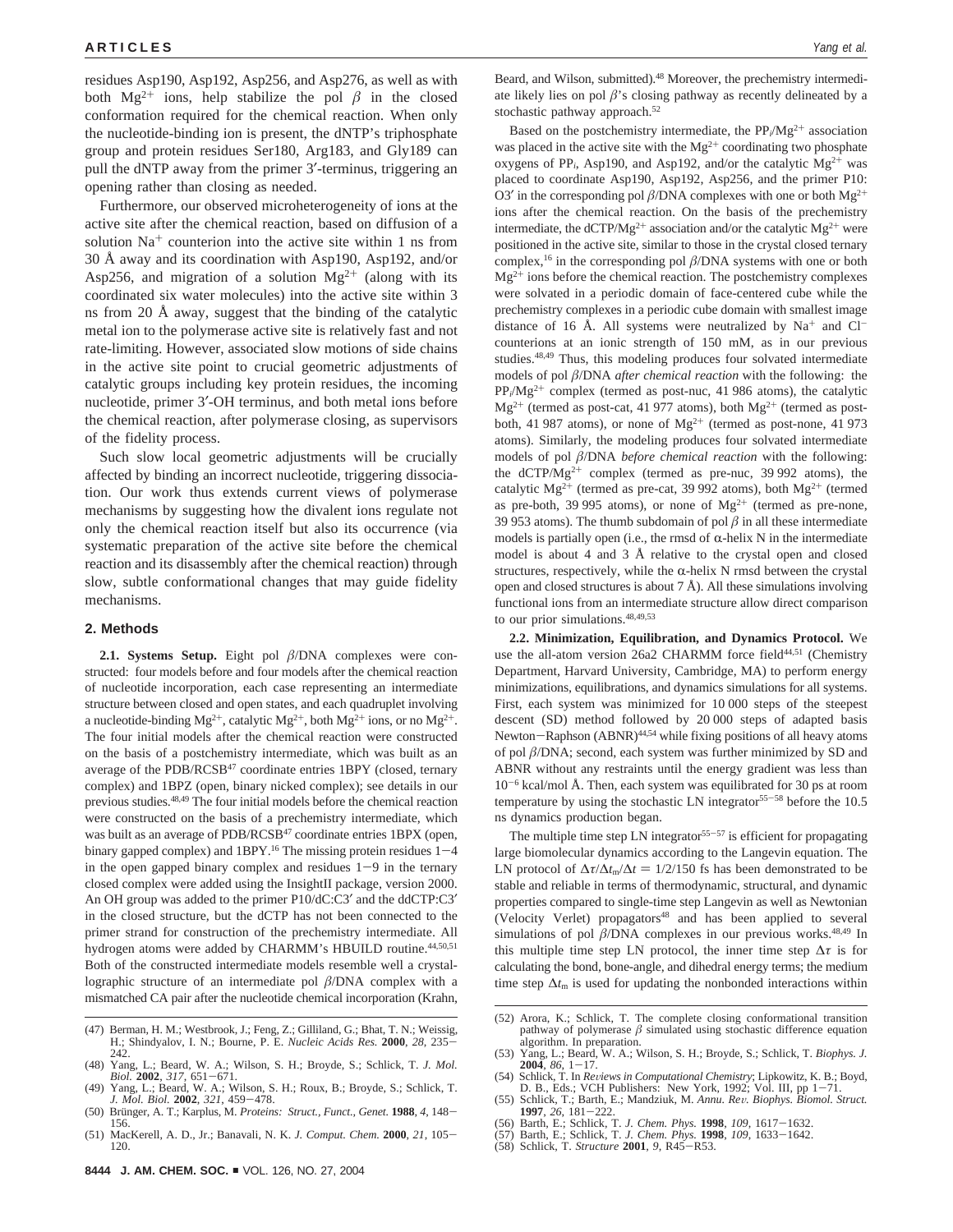

**Figure 2.** Comparison of  $\alpha$ -helix N positions in the simulated systems both (a) before and (b) after the chemical reaction of nucleotide incorporation with respect to those in the crystal open and closed structures. All systems are superimposed according to the palm  $C^{\alpha}$  atoms. The colored ribbons red, green, gray, blue, pink, and yellow indicate the closed crystal, the open crystal structure, and the simulated pol  $\beta$ /DNA complexes with no Mg<sup>2+</sup>, both  $Mg^{2+}$ , the nucleotide-binding  $Mg^{2+}$ , or the catalytic  $Mg^{2+}$ , respectively. The rectangular (upper) and oval (lower) ribbons indicate the simulated systems before and after the chemical reaction, respectively. The positions of  $\alpha$ -helix N in all systems are shown from two points of view.

a spherical distance (here 7 Å and associated with healing and buffer lengths of 4 Å each); and the outer time step is for updating the remaining nonbonded interactions up to the global nonbonded interaction cutoff distance (14 Å here). This updating utilizes a heuristic procedure if any atom moves more than 1 Å. Electrostatic and van der Waals interactions are smoothed to zero at 12 Å with a shift function and a switch function, respectively. The Langevin collision parameter of  $\gamma = 10 \text{ ps}^{-1}$  is used to couple the system to a 300 °C heat bath. The SHAKE algorithm was employed in all runs to constrain the bonds involving hydrogens. The computational speedup for our large pol  $\beta$ /DNA systems with LN are around 5 with respect to the single time step of 1 fs with Langevin.48

# **3. Results**

**3.1. Closing Is Opposed unless Both Ions Are Present, and Opening Is Encouraged if Either Ion is Absent.** The  $\alpha$ -helix N in the thumb subdomain rotates significantly during pol  $\beta$ 's conformational transitions between open and closed states<sup>16</sup> and is thus a good measure of this large-scale motion. Figure 2 shows the positions of  $\alpha$ -helix N in all systems after 10.5 ns simulation both before and after the chemical reaction relative to those in the crystal open and closed structures, and Figure 3 quantifies these closing/opening trends via  $\alpha$ -helix N's rmsd values. (The rmsd values for the prechemistry system with both ions are modified due to the  $\alpha$ -helix N's parallel movement with respect to those in the crystal closed and open structures. See Supporting Information for detailed calculations.) Opening, rather than closing, motions are clearly observed when one or both ions are missing before the chemical reaction; both ions, however, are associated with a closing trend as required (see Figure 2a). Since the  $\alpha$ -helix N in the simulated system with both ions is not superimposable to that in the crystal closed structure, full closing likely requires a longer time. After the chemical reaction, opening as expected is pronounced when one or no ions are present but is clearly less favored in the presence of both ions.

We also calculate the interactions between the active-site base pair (or only the template base T6 when the  $dCTP/Mg^{2+}$  is not present) and  $\alpha$ -helix N in all trajectories as a function of time, as shown in Figure S1 (Supporting Information). These interactions become stronger when both ions are present, both before and after the chemical reaction. The interaction variations are consistent with the  $\alpha$ -helix N motions in the corresponding systems (Figure 2).

In sum, these closing/opening trends suggest that the two  $Mg^{2+}$  ions together in the active site may help stabilize pol  $\beta$ in a closed state and thereby not only help organize the reactioncompetent state but also direct its formation.

**3.2. Sequence of Events in Pol**  $\beta$ 's Closing and Opening **Both before and after the Chemical Reaction.** The sequence of events in pol  $\beta$ 's closing and opening involving the local subtle motions for all trajectories can be analyzed from Figures 4 and 5. In the prechemistry simulation with both  $Mg^{2+}$  ions (pre-both), pol  $\beta$  moves slightly toward a closed state. Since our initial models for all systems are constructed in an intermediate structure between closed and open states, the thumb is in a partially closed state at the start of this simulation (the α-helix N rmsd being  $\sim$ 4 Å relative to the crystal closed and  $~\sim$ 6 Å relative to the crystal open), and Asp192 rotates to coordinate both  $Mg^{2+}$  ions after energy minimization (before the productive dynamics runs). The Phe272 ring flips toward Asp192 early in the simulation (monitored by the time evolution of dihedral angles  $\chi_1$  and  $\chi_2$  described in the caption of Figure 4), similar to its position in the closed structure, and flips back again incompletely (147° < 160° for  $\chi_1$ ) later (see Figure 4). The ∼4 Å distance between Arg258:NH1 and Tyr296:OH throughout the entire pre-both simulation indicates that Arg258 is in a position similar to the crystal closed structure<sup>16</sup> (Figures S2,5). In general, this trajectory with both  $Mg^{2+}$  ions suggests the following sequence of events in pol  $\beta$ 's closing *before the chemical reaction*: (1) partial thumb closing, (2) rotation of Asp192 to coordinate both ions, (3) flip of Phe272, and (4) full enzyme closing. This sequence of events is approximately consistent with that proposed by the novel pathway methodology applications on pol  $\beta$ /DNA complexes before the chemical reaction.59 Since the Arg258 has already rotated to hydrogenbond with Tyr296 early in the simulation with both ions, we cannot predict from this trajectory when the full Arg258 rotation from open to closed state occurs in pol  $\beta$ 's closing. However, the estimates of the closing free energy profile based on the coarse-graining approximation suggest that a slow, rate-limiting step is associated with the partial rotation of Arg258.<sup>59</sup>

For the simulation with no ions before the chemical reaction, the Phe272 ring flip is pronounced and also Arg258 rotates toward Asp192 to form a salt bridge. Distance evolutions (Arg258:NH1 to both Asp192: $O^{\delta}$  and Tyr296:OH) in Figure S2 indicate formation of the Arg258:NH1 and Asp192: $O^{\delta}$  salt bridge and breakage of the Arg258:NH2 and Tyr296:OH hydrogen bond, with the former event slower than the thumb opening. We also note that Tyr296 moves further away from Arg258 when no ions are present compared to the other systems, likely due to the breakage of the Arg258:NH2/Tyr296:OH hydrogen bond. This Tyr296 flexibility has also been observed in our prior simulation for the R258A mutant,<sup>53</sup> in which the

<sup>(59)</sup> Radhakrishnan, R.; Schlick, T. *Proc. Natl. Acad. Sci. U.S.A.* **2004**, *101*, 5970-5975.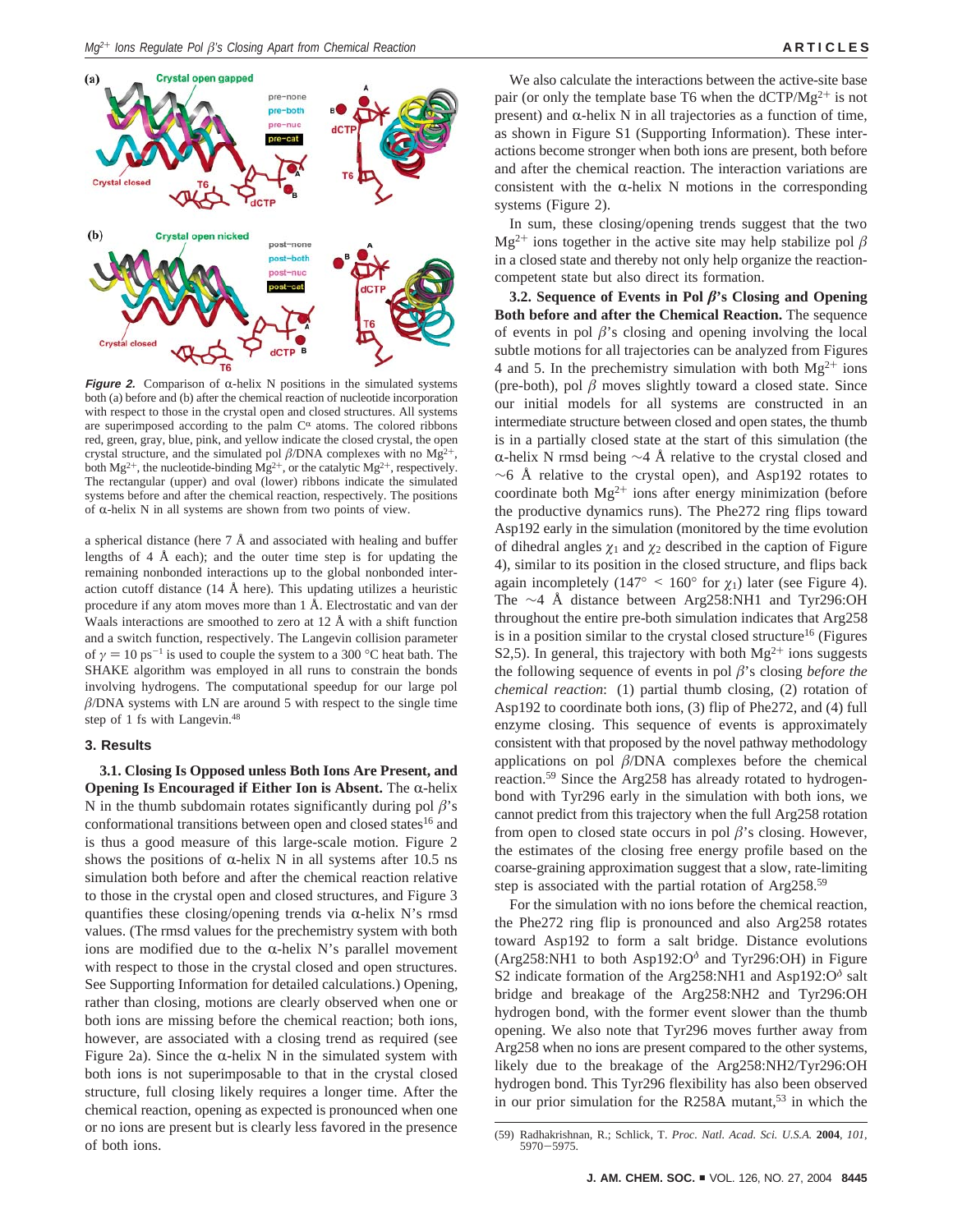

**Figure 3.** The evolution of RMSD for the  $\alpha$ -helix N  $C^{\alpha}$  atoms in the simulations (a) before and (b) after the chemical reaction of nucleotide incorporation relative to the crystal closed (red) and open (green) structures. Note that the rmsd values for pre-both simulation (top right in panel (a)) are modified since its α-helix N moves significantly parallel to those in the crystal closed and open structures. See details for the processing method in the Supporting Information. Superimpositioning is performed according to the palm  $C^{\alpha}$  atoms.

Arg258/Tyr296 hydrogen bond also broke. When only one ion is present before the chemical reaction, Phe272 ring flips very early in the simulations (Figure 4), and the complete thumb opening follows. Arg258 remains midway between Tyr296 and Asp192 in the simulation with the nucleotide-binding  $Mg^{2+}$  only while the Arg258:NH/Tyr296:OH hydrogen bond is formed in the simulation with the catalytic  $Mg^{2+}$  only. Therefore, our dynamics simulations with one or no ions together suggest a sequence of events in pol  $\beta$ 's opening *before the chemical reaction*: (I) Phe272 ring flip; (II) thumb movement to an open state; and (III) Arg258 rotation toward Asp192 to form a hydrogen bond. This agrees well with the sequence of events in pol  $\beta$ 's opening *after the chemical reaction* proposed by our prior simulations for the wild-type pol  $\beta$ /DNA complexes without both  $Mg^{2+}$  ions.<sup>48,49,53</sup> In particular, our previous accelerated sampling (high-temperature simulations and TMD simulations)<sup>48,49</sup> suggests that Arg258's side chain rotation could be slow enough to be kinetically significant.

Site-directed mutagenesis studies are consistent with our proposed role for Arg258. We observed that the alanine mutation for Arg258 facilitates the thumb closing in our prior simulation<sup>53</sup> and thus may explain the experimentally determined increased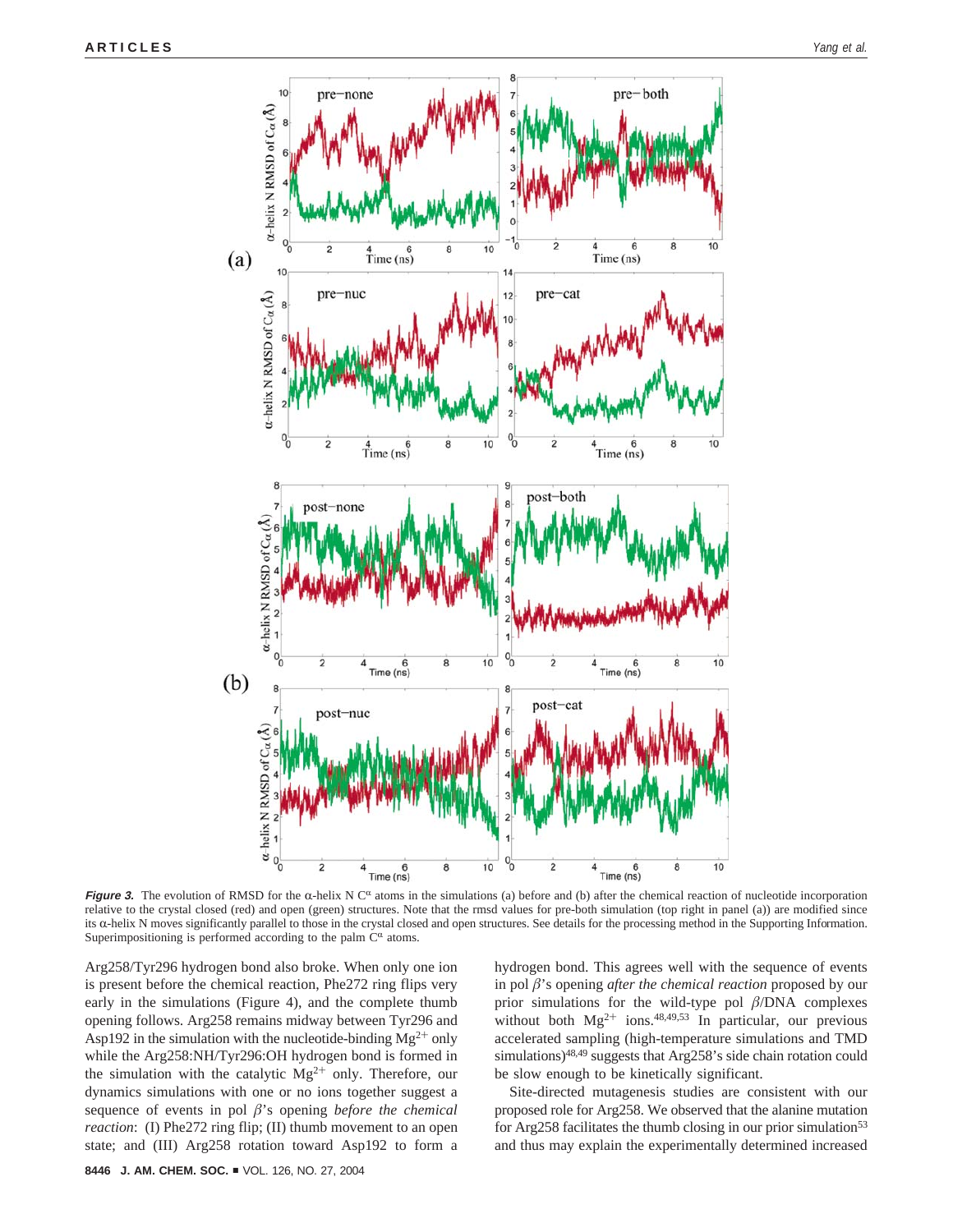

**Figure 4.** Time evolution of two dihedral angles associated with the Phe272 phenyl ring over the trajectories of both (a) before and (b) after nucleotide chemical incorporation. The two dihedral angles of Phe272 are defined by the following atomic sequence:  $\chi_1$  (red) for C-C<sup>α</sup>-C<sup>β</sup> and  $\chi_2$  (green) for  $C^{\alpha}-C^{\beta}-C^{\gamma}-C^{\delta}$ .

rate of nucleotide insertion in this mutant with respect to the wild-type enzyme (ref 60; W. A. Beard, D. D. Shock, and S. H. Wilson, unpublished data). These results indicate that the chemical character of the residue at position 258 can influence the rate-determining step. Interestingly, Arg258 is not conserved among other X-family polymerases,<sup>53</sup> suggesting that Arg258 modulates nucleotide insertion for pol  $\beta$  in a manner that may influence its biological activity in base excision repair. A corresponding arginine residue exists at position 660 in the  $\alpha$ -helix O of the Taq DNA polymerase. Mutating this Arg660 was found to selectively reduce ddGTP incorporation, mainly due to an additional hydrogen bond that Arg660 makes with  $ddGTP$  relative to the other three incoming nucleotides.<sup>12,13</sup> Thus, the combined results of our dynamics simulations,  $53$ transition path sampling studies,<sup>59</sup> and experimental kinetic measurements (W. A.. Beard, D. D. Shock, and S. H. Wilson, unpublished data) for the R258A mutant suggest a "gate keeping" mechanism of Arg258 to the active site assembly (T. Schlick et al., unpublished).

In our postchemistry simulations with one ion, the Phe272 ring flip occurs prior to the pol  $\beta$  opening. For example, the Phe272 ring flip and thumb opening occur at about 8.4 ns and 9.6 ns, respectively, in the simulation with the nucleotidebinding  $Mg^{2+}$  only, while they occur at about 0.25 ns and 1.2 ns, respectively, in the simulation with the catalytic  $Mg^{2+}$  only

<sup>(60)</sup> Menge, K. L.; Hostomsky, Z.; Nodes, B. R.; Hudson, G. O.; Rahmati, S.; Moomaw, E. W.; Almassy, R. J.; Hostomska, Z. *Biochemistry* **<sup>1995</sup>**, *<sup>34</sup>*, <sup>15934</sup>-15942.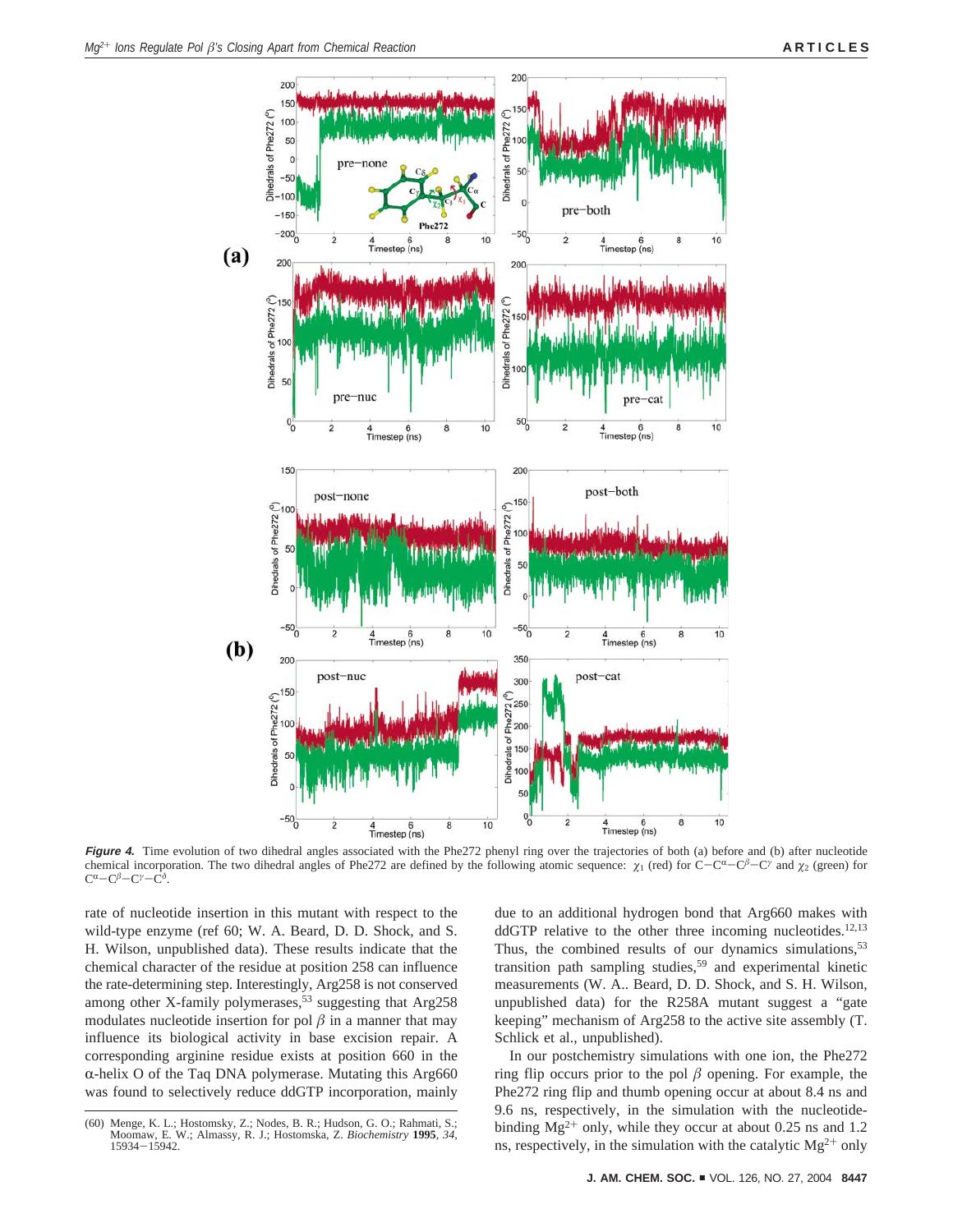Crystal closed Crystal gapped open pre-none pre-both pre-nuc pre-cat



Figure 5. Conformational comparisons for several active-site protein residues in the simulated systems both before (upper) and after (lower) the chemical reaction and in the crystal closed (red) and open (green) structures. The colors gray, cyan, pink, and yellow indicate the simulated pol  $\beta/DNA$  complexes with no Mg<sup>2+</sup>, both Mg<sup>2+</sup>, the nucleotide-binding Mg<sup>2+</sup>, or the catalytic Mg<sup>2+</sup>, respectively. The open crystal reference is the binary gapped pol  $\beta$ /DNA complex for the simulated systems before the chemical reaction (upper), while the binary nicked pol  $\beta$ /DNA complex is the reference for the simulated systems after the chemical reaction (lower).

(Figures 3 and 4). Although the Phe272 ring flip is not observed in the postchemistry simulation with no ions here, it occurs in our prior simulations for the same pol  $\beta$ /DNA complex after the chemical reaction.<sup>48,49,53</sup> Arg258 does not rotate toward Asp192 in all the postchemistry simulations with one or no ions. Thus, the sequence of events in pol  $\beta$ 's opening proposed by the above prechemistry simulations also applies to the postchemistry simulations.

At the start of the simulation with both ions after the chemical reaction (post-both), the thumb is in a partial closed state, Asp192 coordinates both  $Mg^{2+}$  ions, and Arg258 rotates to form a hydrogen bond with Tyr296. The Phe272 is midway between Arg258 and Asp192 and does not flip at all through the entire post-both simulation, similar to that in the crystal closed structure. This trajectory suggests that the above proposed sequence of events in pol  $\beta$ 's closing *before the chemical reaction* also applies to the pol  $\beta$ 's closing *after the chemical reaction*.

In sum, the studies here help suggest a specific sequence of events during pol  $\beta$ 's closing and opening motions both before and after the chemical reaction of nucleotide incorporation that rely crucially on systematic ion rearrangements as well as enzyme side chain motions.

**3.3. Magnesium Coordination before and after the Chemical Reaction.** We observe that the nucleotide-binding and/or catalytic  $Mg^{2+}$  remain in the active site throughout all simulations. Each  $Mg^{2+}$  coordinates six ligands including several water molecules to form a nearly perfect octahedral coordination sphere in all systems. Figure 6 presents the magnesium coordination patterns in the active site for all systems after a 10.5 ns simulation, and Table 1 lists the ligands coordinated to all magnesium ions. The ligands for each magnesium are stable throughout all simulations except those for the catalytic magnesium ion in the simulation with only that ion before the chemical reaction, in which the coordinated water molecule exchanges with waters in solution. Such exchange of first shell water molecules of magnesium ion on the nanosecond time scale simulation rather than microsecond time scale probably results from the inherent understabilized interactions of divalent ions in the force field.

In the simulation with both ions before the chemical reaction, the catalytic Mg2<sup>+</sup> strongly coordinates Asp190, Asp192, Asp256, the  $\alpha$ -phosphate of dCTP, and a water molecule, similar to the catalytic  $Mg^{2+}$  coordination in the crystallographic closed ternary complex.<sup>16</sup> In addition, this catalytic  $Mg^{2+}$  weakly coordinates P10:O3′ which is absent in the crystallographic closed structure. Moreover, the weak magnesium coordination with P10:O3' (e.g., 4.7 Å) suggests that the polymerase activesite geometry has not approached the perfect catalytic position ready for the chemical reaction of nucleotide incorporation to the primer 3′-terminus in the simulation with both ions, although it has moved somewhat toward a closed state; this, in part, may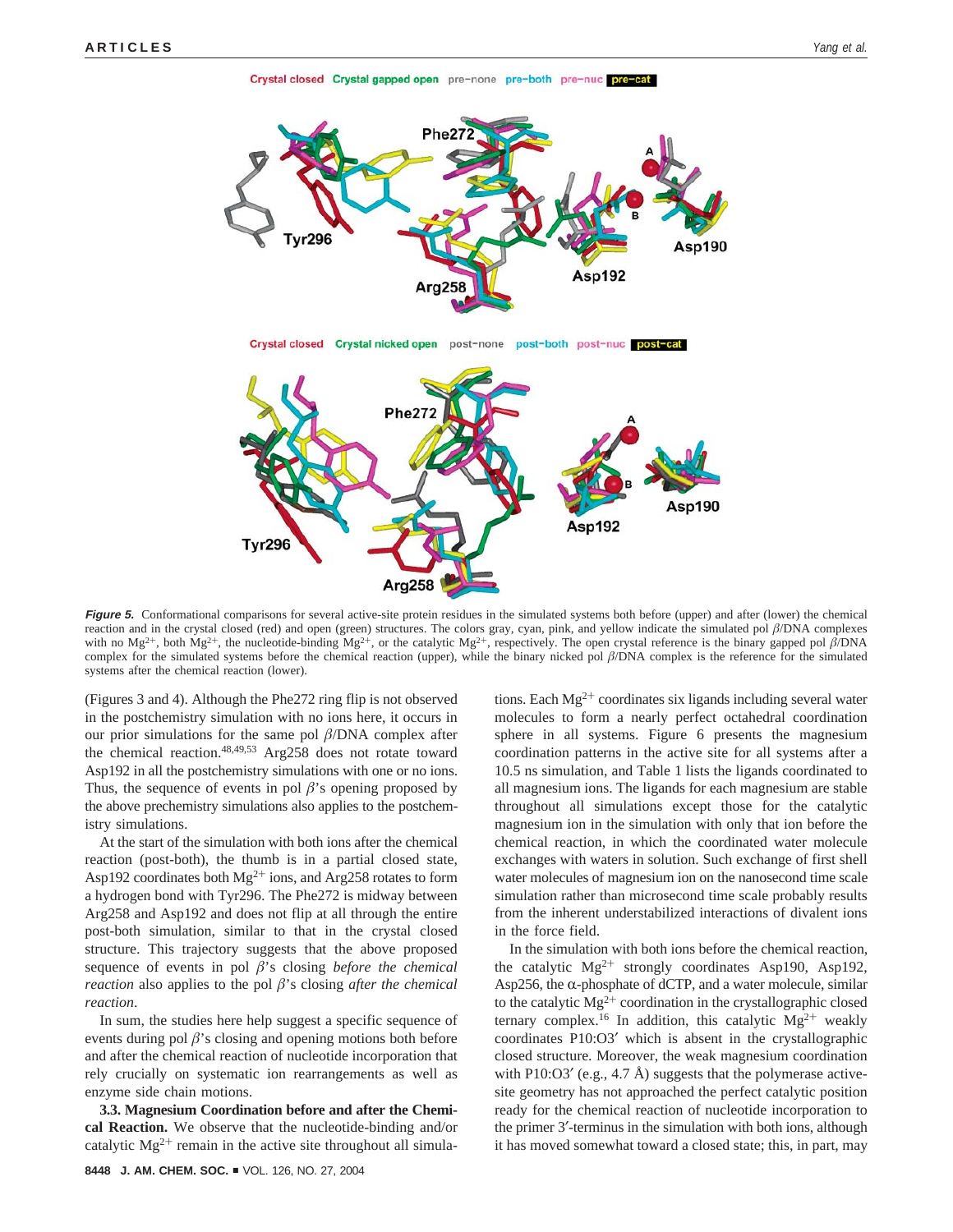

Figure 6. Coordination of the magnesium ions in the active site of the systems (upper) before and (lower) after the nucleotide chemical incorporation (with one or both  $Mg^{2+}$  ions) after a 10.5 ns simulation. The ligands for each magnesium ion in the simulated systems are presented in Table 1, and the ion ligands in both crystal closed and open structures are also given for comparison.

**Table 1.** Magnesium Coordination in Simulated Systems and Crystal Closed Ternary Complex<sup>a</sup>

| system                                                                  | nucleotide-binding $Mq^{2+}$                                                                                                                                                                                                                                                                                                                                                                                                                                              | catalytic $Mq^{2+}$                                                                                                                                                                                                                                                                                                                                                                                                                                                                                               |
|-------------------------------------------------------------------------|---------------------------------------------------------------------------------------------------------------------------------------------------------------------------------------------------------------------------------------------------------------------------------------------------------------------------------------------------------------------------------------------------------------------------------------------------------------------------|-------------------------------------------------------------------------------------------------------------------------------------------------------------------------------------------------------------------------------------------------------------------------------------------------------------------------------------------------------------------------------------------------------------------------------------------------------------------------------------------------------------------|
| crystal closed<br>pre-nuc<br>pre-cat<br>pre-both<br>pre-nuc<br>post-cat | $\alpha$ , $\beta$ , $\gamma$ -phosphate O, Asp190:O <sup><math>\delta</math></sup> , Asp192:O <sup><math>\delta</math></sup> , H <sub>2</sub> O<br>$\alpha$ , $\beta$ , $\gamma$ -phosphate O, Asp190 O <sup><math>\delta</math></sup> , 2 H <sub>2</sub> O<br>$\beta$ , $\gamma$ -phosphate O, Asp190:O <sup><math>\delta</math></sup> , Asp192:O <sup><math>\delta</math></sup> , 2 H <sub>2</sub> O<br>2 PP <sub>i</sub> :O, P11:O <sub>2</sub> P, 3 H <sub>2</sub> O | $\alpha$ -phosphate O, P10:O3', Asp190:O <sup><math>\delta</math></sup> , Asp192:O <sup><math>\delta</math></sup> , Asp256:O <sup><math>\delta</math></sup> , H <sub>2</sub> O<br>2 Asp190: $O^{\delta}$ , Asp192: $O^{\delta}$ , Asp256: $O^{\delta}$ , H <sub>2</sub> O<br>$\alpha$ -phosphate O, H <sub>2</sub> O, Asp190:O <sup><math>\delta</math></sup> , Asp192:O <sup><math>\delta</math></sup> , Asp256:O <sup><math>\delta</math></sup> , P10:O3<br>Asp190:O, Asp192: $O^{\delta}$ , 4 H <sub>2</sub> O |
| post-both                                                               | 2 PP <sub>i</sub> : O, Asp190: O, 3 $H_2O$                                                                                                                                                                                                                                                                                                                                                                                                                                | 2 Asp192: $O^{\delta}$ , Asp256: $O^{\delta}$ , 3 H <sub>2</sub> O                                                                                                                                                                                                                                                                                                                                                                                                                                                |

*<sup>a</sup>* Bold items correspond to the same interaction as in the crystal forms.

reflect force-field parameters and limited sampling as well, since the simulations cover a very small time compared to the likely long time scale of active site organization.

We find that coordinations for the same magnesium ion (nucleotide-binding or catalytic) are somewhat different among the simulated systems. For example, before the chemical reaction, the nucleotide-binding  $Mg^{2+}$  coordinates the  $\alpha$ -phosphate oxygen in the presence of the nucleotide-binding ion only while it does not when both ions are there. After the chemical reaction, the catalytic Mg<sup>2+</sup> coordinates Asp256: $O^{\delta}$  in the simulation with both ions, while it does not when only the catalytic  $Mg^{2+}$  is present. Such different magnesium coordination patterns are possibly associated with different polymerase conformations (closed, open, partial closed, or partial open) and the attempt of ion(s) to achieve charge neutrality in a highly charged system. In addition, it shows that the lack of one  $Mg^{2+}$ would affect the coordination pattern of the other  $Mg^{2+}$ . Therefore, the coordination patterns of one or both magnesium ions as well as their synergetic effects on the active site geometry may affect the polymerase closing/opening trends.

**3.4. Na**<sup>+</sup> **or Mg2**<sup>+</sup> **Diffusion into the Active Site in Simulations after the Chemical Reaction.** Interestingly, we find that one  $Na<sup>+</sup>$  counterion from the solution moves to coordinate Asp190, Asp192, and/or Asp256 in the active site in the postchemistry simulation lacking both divalent ions (postnone). As shown in Figure 7a,b, this  $Na<sup>+</sup>$  diffuses from more than 30 Å away from the active site through a pol  $\beta$  tunnel formed by thumb, palm, and fingers subdomains to first coordinate P10/Thy:O2P, and following a stable coordination with P10/Thy:O2P for  $\sim$ 2ns, this Na<sup>+</sup> moves to interact with Asp190, Asp192, and/or Asp256 during the remaining 2 ns simulation (movie available on website *monod.biomath.nyu.edu/ index/gallery.html*). Figure 7c shows a snapshot of the coordination arrangement of this  $Na<sup>+</sup>$  with Asp190, Asp192, and three water molecules. The water molecules coordinated to this Na<sup>+</sup> are nonspecific and exchange with other solution water molecules during the simulation. When we superimpose the simulated final structure onto the crystal closed complex (or the simulated post-both system) according to the palm subdomain, we find that this  $Na<sup>+</sup>$  site is midway between the nucleotide-binding and catalytic  $Mg^{2+}$  sites in the two closed systems. The Na<sup>+</sup> position, also different from that of the Mg<sup>2+</sup> in a crystal pol  $\beta$ /DNA complex with a CA mispair after the chemical reaction (Krahn, Beard, and Wilson, submitted), likely acts as a surrogate electrostatically, but not functionally and structurally, for the missing  $Mg^{2+}$  ions.

To investigate whether the divalent ion might diffuse into the active site, we have also modeled a *closed* pol  $\beta$ /DNA complex after the chemical reaction of dCTP incorporation to primer, with the nucleotide-binding  $Mg^{2+}$  as well as its associated  $PP_i$  product in the active site, a Na<sup>+</sup> in the catalytic position, plus another  $Mg^{2+}$  in solution is located about 20 Å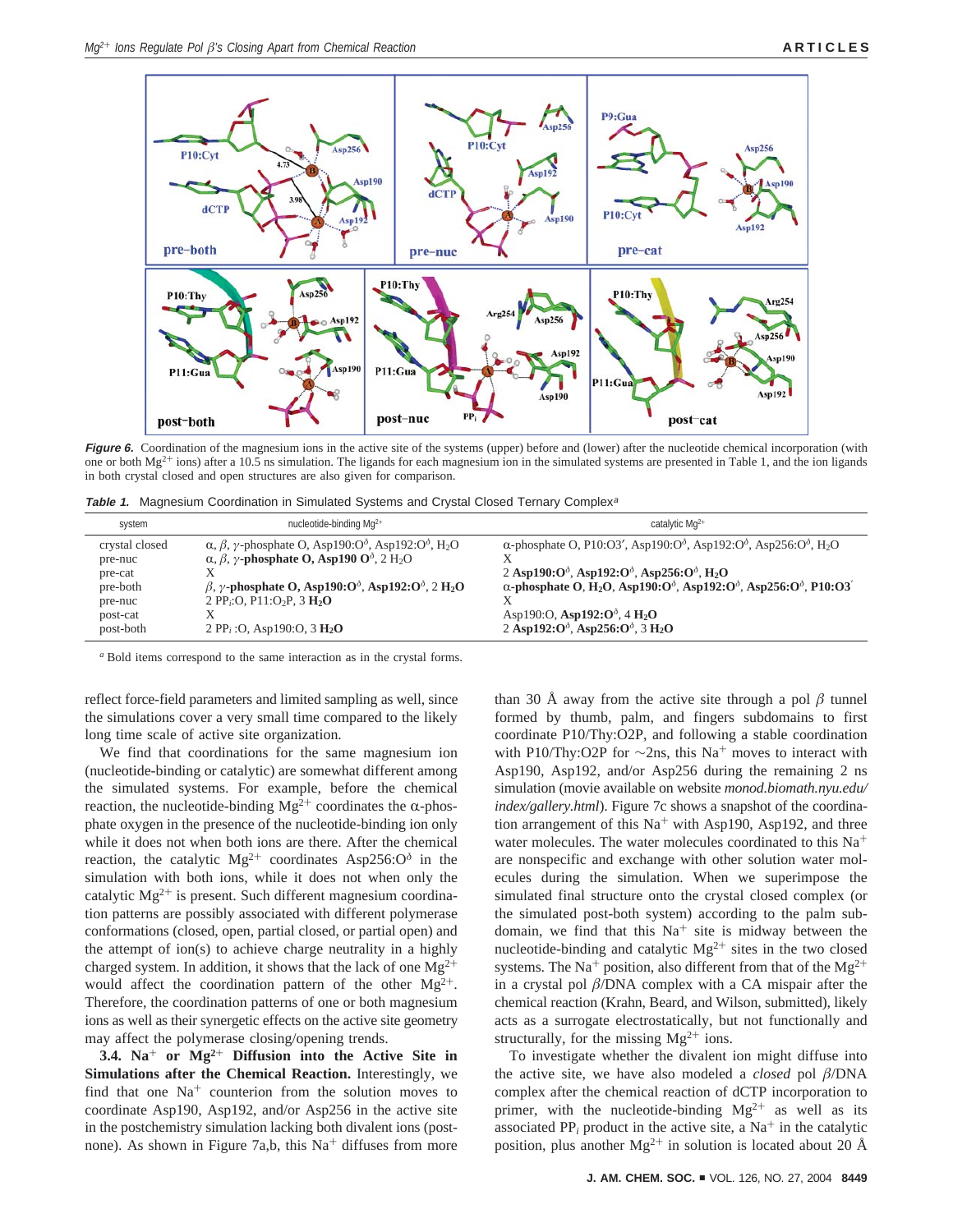

**Figure 7.** Dynamics pathway of a Na<sup>+</sup> counterion diffusing into the active site (a and b) in the simulation with no Mg<sup>2+</sup> ions after the chemical reaction and a snapshot of the sodium coordination with key residues Asp190, Asp192, and three water molecules (c). In panel a, the gray ribbon represents pol  $\beta$ , and the blue stick represents the primer/template duplex DNA. The numbered yellow balls in panel a and b sketch the Na<sup>+</sup> diffusion pathway.

away from the active site. After the simulation over 7.6 ns, the solution  $Mg^{2+}$ , along with six coordinated water molecules, succeeds in moving into the active site through the tunnel formed by palm, thumb, and fingers subdomains within about 3 ns. As Figure 8a shows, the distance between the solution  $Mg^{2+}$  and the nucleotide-binding Mg<sup>2+</sup> decreases from ∼20.2 Å at 3.2 ns to ∼5.2 Å at 6.3 ns. The coordination patterns of the nucleotidebinding  $Mg^{2+}$ , the solution  $Mg^{2+}$ , and the Na<sup>+</sup> in the catalytic position are shown in Figure 8b,c. Since the radius of this sixwater-liganded  $Mg^{2+}$  is relatively large (the average distance between this magnesium and the coordinating water oxygens is ∼2 Å), it is very difficult for this solution Mg<sup>2+</sup> to move closer to coordinate Asp190, Asp192, and Asp256, even after the  $Na<sup>+</sup>$  at the catalytic position is removed (data not shown). Indeed, exchanges between the liganded water molecules and the conserved protein residues (Asp190, Asp192, and Asp256) may require additional energy, similar to exchanging hydrogen bonds between incoming nucleotide/water molecules and the incoming nucleotide/template base as suggested by E. T.  $Kool.<sup>61,62</sup>$ 

Interestingly, the  $Mg^{2+}$  diffusion pathway is similar to that we observe for the  $Na<sup>+</sup>$  counterion: both pass through the pol  $\beta$  tunnel opposite the primer 3'-terminus. This suggests a readily available mechanism for ion diffusion that may be functionally relevant.

In addition, we note that when we replace the catalytic  $Mg^{2+}$ by  $Na<sup>+</sup>$ , the sodium ion coordinates Asp190, Asp192, Asp256, P11 backbone oxygen, and one water molecule, very similar to the coordination of the catalytic magnesium in our simulated pre-both trajectory. This ties well with the experimental observation that a sodium instead of a magnesium in the polymerase catalytic position is present in a crystallographic ternary complex at a very high resolution of 1.65 Å (Krahn, Batra, Beard, and Wilson, unpublished data). This crystal structure involving a catalytic sodium confirms the mobility of a solution  $Na<sup>+</sup>$  moving into the polymerase active site and the crucial, tailored electrostatic environment available to the system at the active site.

**3.5. dCTP Interacts with Ser180, Arg183, and Gly189 in the Simulated System with the Nucleotide-Binding Ion Only but with Asp192 and Asp256 when Both Ions Are Present before the Nucleotide Chemical Incorporation.** Figure 9 presents positions of the nascent base pair and protein residues that interact with the incoming dCTP before the chemical reaction; and the time evolution of certain protein/dCTP distances is shown in Figure S3. The dCTP moves somewhat away from the primer 3′-terminus by interacting with residues Arg149, Ser180, Arg183, Gly189, and Asp190 when only the nucleotide-binding ion is present, while the dCTP stays stable in the active site by interacting with residues Arg149, Asp190, Asp192, and Asp256 when both ions are present. The hydrogen bond between Tyr271:OH and dCTP:O2 is broken early in the former simulation but formed in the latter one. Moreover, residues Tyr271, Asp276, Asn279, and Arg283 move to interact with the template T6 in the simulation with both ions, while they move away from T6 in the other prechemistry simulations, as shown in Figure S4. These stabilizing networks of protein residues via hydrogen bonds and van der Waals contacts with the nascent base pair help interpret the subdomain motions, toward opening or closing, that we observed in the various systems and the roles of both divalent ions in triggering/ stabilizing these rearrangements.

In addition, we find that the base of the template T6/dG deviates away from hydrogen-bonding with the incoming dCTP but partially stacks with the dCTP's base in the simulation with both ions (Figure 9b). Interestingly, we observe that, in the crystallographic intermediate of pol  $\beta$ /DNA with a CA mispair (Krahn, Beard, and Wilson, submitted), the newly incorporated C in the primer strand is positioned below and partially stacks with the template A (Figure 9c). Such geometric distortions of the nascent base pair may inhibit the further full closing of the system with both ions before the chemical reaction.

**3.6. Nascent Base Pair/Protein Interaction after the Chemical Reaction.** From the evolution of distances between two heavy atoms in each nascent GC/protein interaction pair in

<sup>(61)</sup> Kool, E. T. *Biopolymers* **1998**, *48*, 3-17.

<sup>(62)</sup> Kool, E. T.; Morales, J. C.; Guckian, K. M. *Angew. Chem., Int. Ed.* **<sup>2000</sup>**, *<sup>39</sup>*, 990-1009.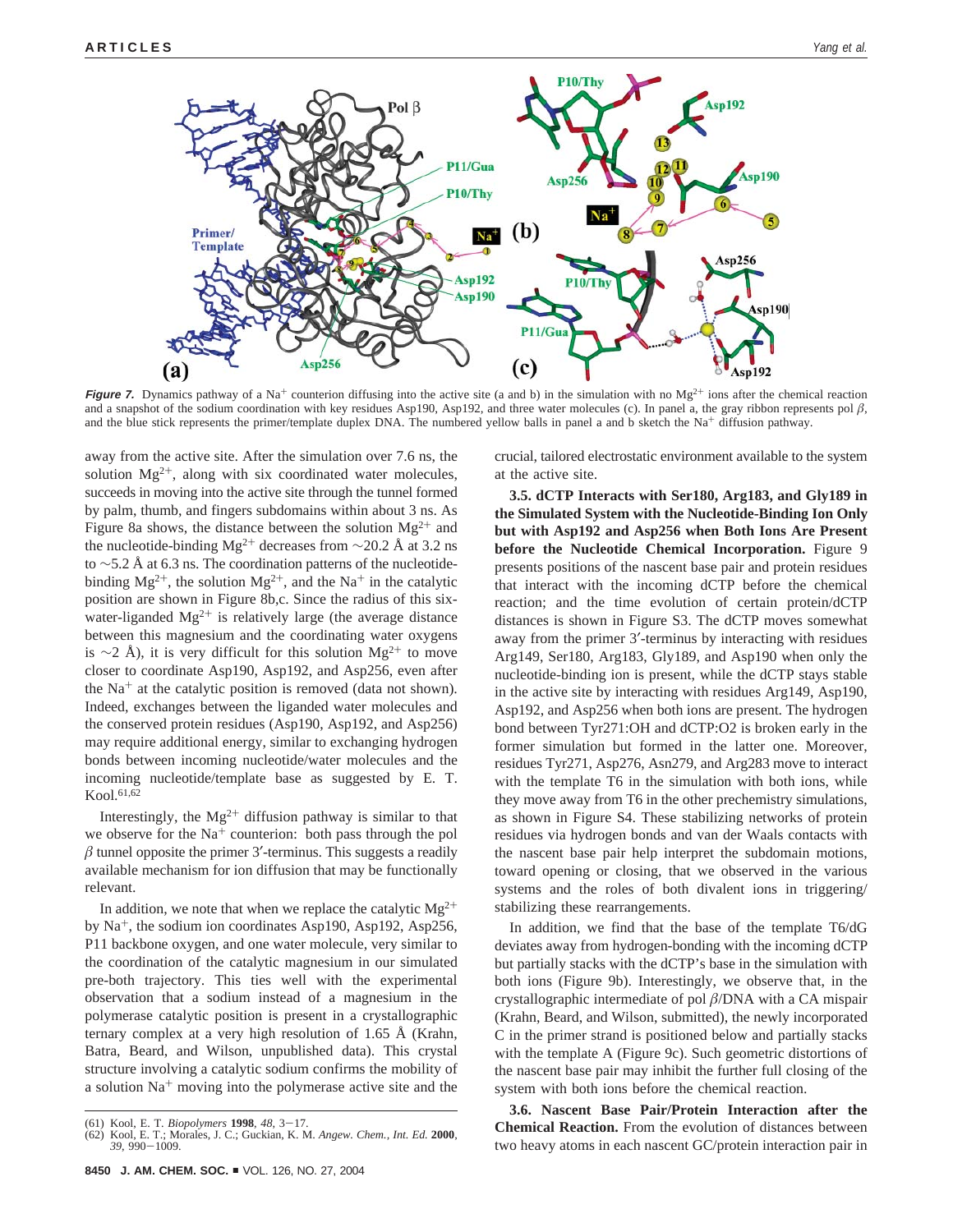

**Figure 8.** Time evolution of distances of the solution  $Mg^{2+}$  with the nucleotide-binding  $Mg^{2+}$  and Asp190: $O^{\delta}$  in the simulation of a closed pol  $\beta$ /DNA complex after the chemical reaction with the PP<sub>i</sub>/Mg<sup>2+</sup> association in the active site and a  $Na^+$  in the catalytic position (a) and the corresponding ion coordinations patterns (b and c).

all four postchemistry simulations in Figure S3b, we note that the Tyr271:OH/P11:N3 hydrogen bond is weakly formed during all simulations except that it breaks early in the simulation with the catalytic ion only; this possibly results from the flexibility of P11:Gua. Asp276 makes van der Waals contact with P11/ Gua at the start of all simulations, but this interaction is only retained in the simulation with both ions. The Arg283:NH1 and P11/Gua:N2 distance is out of the normal hydrogen bond range in all trajectories, whereas the template T6/Cyt:O2 hydrogen bonds with Arg283:NH1 and Lys280:N<sup> $\xi$ </sup> in certain intervals of the simulation with both ions. The Glu295: $O<sup>\epsilon</sup>$  hydrogen bond with the newly incorporated P11/Gua:N2H is maintained throughout the simulation when either both ions or only the nucleotide-binding  $Mg^{2+}$  is present but persists for part of the trajectories when no ions or only the catalytic ion is present.

In general, our simulations reveal that protein residues Tyr271, Asp276, Lys280, Arg283, and/or Glu295 directly interact with the nascent GC base pairs in pol  $\beta$ 's open and/or closed states after the nucleotide chemical incorporation, and this agrees with the above prechemistry simulations and our prior simulations for the pol  $\beta$ /DNA complexes with correct or



**Figure 9.** Conformations of the nascent base pair and several protein residues interacting with the incoming dCTP in the simulated systems (a) with the nucleotide-binding  $Mg^{2+}$  only and (b) with both  $Mg^{2+}$  and (c) in the crystallographic intermediate pol  $\beta$ /DNA complex with a CA mispair after the nucleotide chemical incorporation.

incorrect base pairs.48,49 The fact that we do not observe Glu295's interaction with the incoming nucleotide in the simulations before the chemical reaction is likely due to the distortion and/or movement of the nascent base pair in these systems. Kinetic analyses have also indicated that replacement of protein residues Tyr271,<sup>63,64</sup> Asp276,<sup>27</sup> Asn279,<sup>63,64</sup> Lys280,<sup>65,66</sup> and Arg28325,38,64,67,68 can affect the catalytic efficiency and pol  $\beta$  fidelity in DNA synthesis. Therefore, our observation of the

- (65) Beard, W. A.; Shock, D. D.; Yang, X.-P.; DeLauder, S. F.; Wilson, S. H. *J. Biol. Chem.* **2002**, *277*, 8235-8242.
- (66) Kraynov, V. S.; Showalter, A. K.; Liu, J.; Zhong, X.; Tsai, M.-D. *Biochemistry* **2000**, *39*, 16008-16015.
- (67) Osheroff, W. P.; Beard, W. A.; Yin, S.; Wilson, S. H.; Kunkel, T. A. *J. Biol. Chem.* **2000**, *275*, 28033-28038.
- (68) Osheroff, W. P.; Beard, W. A.; Wilson, S. H.; Kunkel, T. A. *J. Biol. Chem.* **1999**, *274*, 20749-20752.

<sup>(63)</sup> Kraynov, V. S.; Werneburg, B. G.; Zhong, X.; Lee, H.; Ahn, J.; Tsai, M.- D. *Biochem. J.* **1997**, *323*, 103-111. (64) Beard, W. A.; Osheroff, W. P.; Prasad, R.; Sawaya, M. R.; Jaju, M.; Wood,

T. G.; Kraut, J.; Kunkel, T. A.; Wilson, S. H. *J. Biol. Chem.* **1996**, *271*, 12141-12144.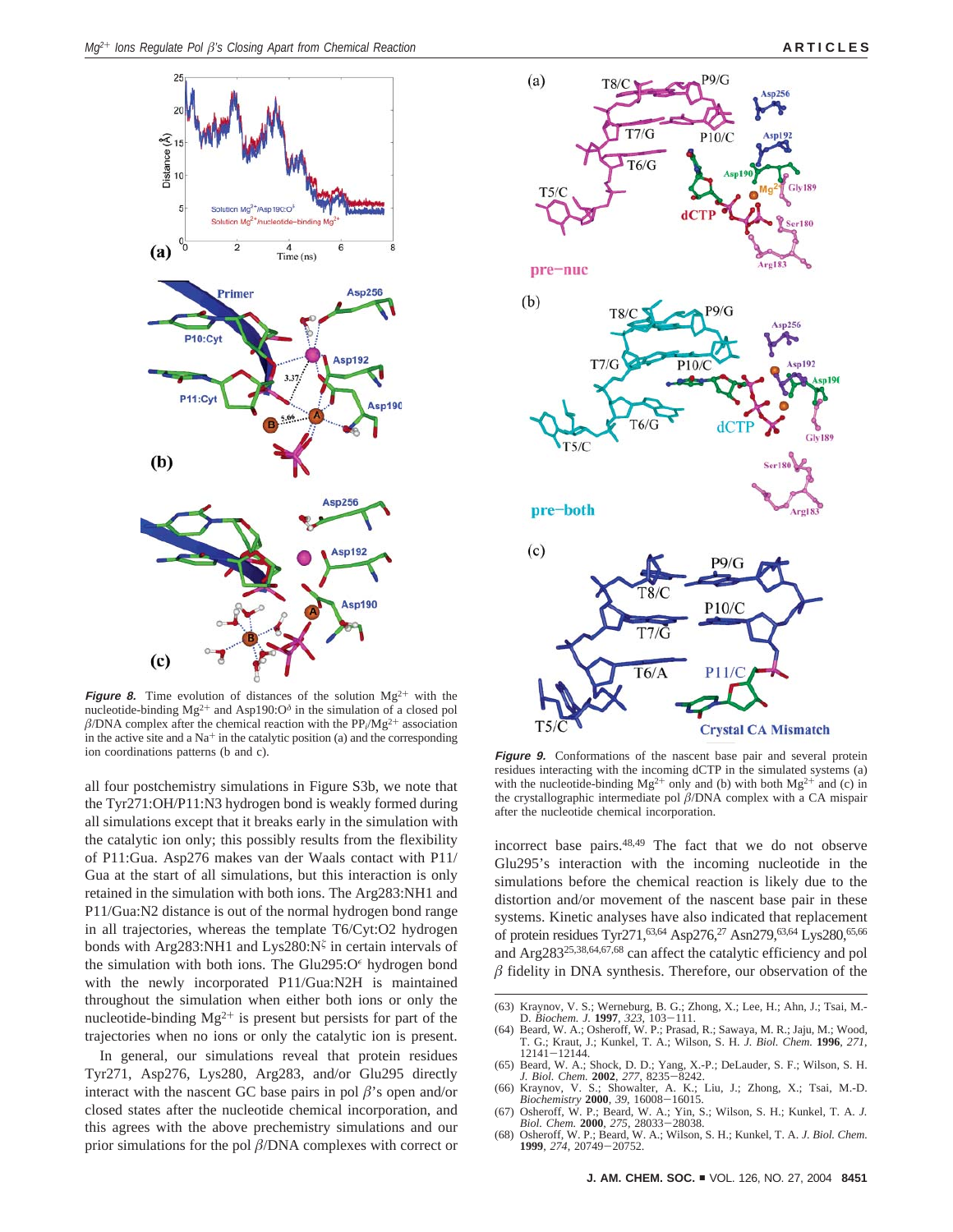close contacts of these key protein residues with the nascent DNA base pair in the simulations both before and after the nucleotide chemical incorporation is consistent with their important roles in maintaining the faithful DNA synthesis.<sup>69</sup>

## **4. Discussion**

Our dissection of the effects of the nucleotide-binding and catalytic Mg<sup>2+</sup> on pol  $\beta$ 's conformational transitions between closed and open states both before and after the nucleotide chemical incorporation helps delineate the various roles of these divalent ions on polymerase mechanisms and, in particular, associate them with key slow steps that direct nucleotide insertion apart from the chemical reaction itself.

**Closing of Thumb Subdomain Is Induced by Binding of Both Mg2**<sup>+</sup> **Ions, and Opening Is Triggered by Release of the Catalytic**  $Mg^{2+}$ **. Our finding that the dNTP/metal complex** alone cannot induce polymerase closing before the chemical reaction and that both  $Mg^{2+}$  ions are required to prepare the active site for chemistry agrees with available experimental structures: open and closed crystallographic, ternary complexes of Klentaq1 with both primer/template DNA and an incoming ddCTP11 are found as open following dNTP/metal complex but closed with both  $Mg^{2+}$  ions in the active site. Our simulations provide atomic explanations to this requirement: the dCTP's triphosphate oxygens make van der Waals interactions with Ser180, Arg183, Gly189, and Asp190 when the catalytic ion is absent, instead of Asp190, Asp192, and Asp256. The former triplet likely pulls the dCTP away from the primer 3′-terminus, thereby facilitating pol  $\beta$  opening. The latter triplet of aspartates helps stabilize the incoming dCTP through interactions with both dCTP and the two functional  $Mg^{2+}$  ions.

Correspondingly, we deduce from our polymerase opening after the nucleotide chemical incorporation that the release of either the nucleotide-binding  $PP_i/Mg^{2+}$  or the catalytic  $Mg^{2+}$ helps trigger the opening. Again, experimental data corroborate these suggestions. From the observation of pyrophosphateexchange experiments for DNA polymerase I (Klenow fragment) $^{21}$  that the second conformational transition (opening) occurs after the chemical bond formation but prior to the release of PP*i*, it may be inferred that the catalytic metal ion leaves the active site before the PP*i*/metal complex; otherwise, both metal ions in the active site could lock the polymerase in a closed state.

Therefore, we suggest that polymerase closing before the chemical reaction is induced by binding of both the dNTP/metal complex and the catalytic metal ion, while the polymerase opening after the chemical reaction is triggered by release of the catalytic metal ion, prior to release of the product PP*i*/metal complex. Our proposed sequence of events in the pol  $\beta$  reaction pathway for nucleotide insertion differs from that proposed in ref 70 based on crystallographic closed structures with heavier ions (pol  $\beta$ -DNA-Cr(III) $\cdot$ dTMPPCP before the chemical reaction and pol  $\beta$ -DNA-Cr(III). PCP after the chemical reaction) that closing is induced by the dNTP/metal complex prior to binding of the catalytic metal ion, while opening is induced by release of the PP*i*/metal complex, possibly due to differences resulting from the use of  $Cr^3$  + rather than  $Mg^{2+}$ .<sup>70</sup> Our results further

suggest that protein residues Asp190, Asp192, and Asp256 play important roles in stabilizing the incoming nucleotide via van der Waals contacts with the nucleotide and liganding to the two functional  $Mg^{2+}$  ions.

**Possible Ion Heterogeneity/Fluidity at and near Active Site.** From our observations that a  $Na<sup>+</sup>$  counterion diffuses rapidly from 30 Å away into the polymerase active site (within  $\sim$ 1 ns) after the chemical reaction, when no divalent ions are present, through a tunnel formed by thumb, palm, and fingers subdomains to coordinate Asp190, Asp192, and/or Asp256, we propose that electrostatic, though not functional, surrogates are possible. This ionic flexibility gains support from our prior simulations of pol  $\beta$ /DNA complexes with matched and mismatched DNA nascent base pairs<sup>48,49</sup> and from a very highresolution (at 1.65 Å) crystallographic ternary complex of pol  $\beta$ /DNA/dCTP with a Na<sup>+</sup> rather than a Mg<sup>2+</sup> in the catalytic position (Krahn, Batra, Beard, and Wilson, unpublished data). Thus, the highly negative polymerase active site with conserved aspartates invites positive counterions and may tolerate some ion flexibility.

Together with our nanosecond-range observation of a magnesium ion diffusion from 20 Å away into the polymerase active site in a closed pol  $\beta$ /DNA complex after the nucleotide chemical incorporation in the presence of the nucleotide-binding  $Mg^{2+}$  and a Na<sup>+</sup> in the active site, we suggest that binding of the catalytic metal ion is not a rate-limiting step in the polymerase reaction pathway. However, ion fluidity suggests that either  $Mg^{2+}$  ion may trigger the closing before the chemical reaction, depending on the situation at the active site. Namely, the catalytic  $Mg^{2+}$  can move into or out of the polymerase active site prior to binding of the dNTP/metal complex; once there, the dNTP/metal binding would induce the polymerase closing. If, on the other hand, binding of the dNTP/metal occurs prior to binding of the catalytic metal ion, the catalytic metal ion's motion into the active site would induce the closing. Thus, both metal ions must be present in the polymerase active site to trigger the closing subdomain conformational change.

**Possible Polymerase Reaction Sequence.** Both conformational events associated with transitions between closed and open states<sup>48,59,71,72</sup> and the nucleotide chemical incorporation<sup>73-75</sup> steps have been proposed as a rate-limiting step in polymerase reaction pathways. The collective picture that is now emerging, from kinetic data,  $27,40$  crystallographic structures,  $11,70$  dynamics simulations, $48,49,53$  and transition path sampling studies,  $59$  is that slow conformational steps as well the chemical step contribute to the monitoring of polymerase fidelity. Even if the chemistry step is rate-limiting overall in the pathway, there exist subtle, slow side chain rearrangements in the pol  $\beta$ /DNA active site that allow the subdomain motion to occur<sup>48</sup> and that direct the system in a systematic way (via well-defined transition states)<sup>59</sup> to the reaction-competent closed state. Thus, conformational arrangements, involving Arg258, Asp192, Tyr271, and Phe272,<sup>59</sup> add checks and balances into the functional mechanisms by making the active site sensitive to changes; an incorrect nucleotide would likely disrupt this sequence of events (data in

<sup>(71)</sup> Johnson, K. A. *Annu. Re*V*. Biochem.* **1993**, *62*, 685-713.

<sup>(72)</sup> Bryant, F. R.; Johnson, K. A.; Benkovic, S. J. *Biochemistry* **1983**, *22*, 3537- 3546.

<sup>(73)</sup> Showalter, A. K.; Tsai, M.-D. *Biochemistry* **2002**, *41*, 10571-10576. (74) Herschlag, D.; Piccirilli, J. A.; Cech, T. R. *Biochemistry* **1991**, *30*, 4844-

<sup>(69)</sup> Kunkel, T. A.; Wilson, S. H. *Nat. Struct. Biol.* **1998**, *5*, 95-99. (70) Arndt, J. W.; Gong, W.; Zhong, X.; Showalter, A. K.; Liu, J.; Dunlap, C. A.; Lin, Z.; Paxson, C.; Tsai, M.-D.; Chan, M. K. *Biochemistry* **2001**, *40*,

<sup>5368</sup>-5375.

<sup>4854.</sup> (75) Knowles, J. R. *Annu. Re*V*. Biochem.* **1980**, *49*, 877-919.